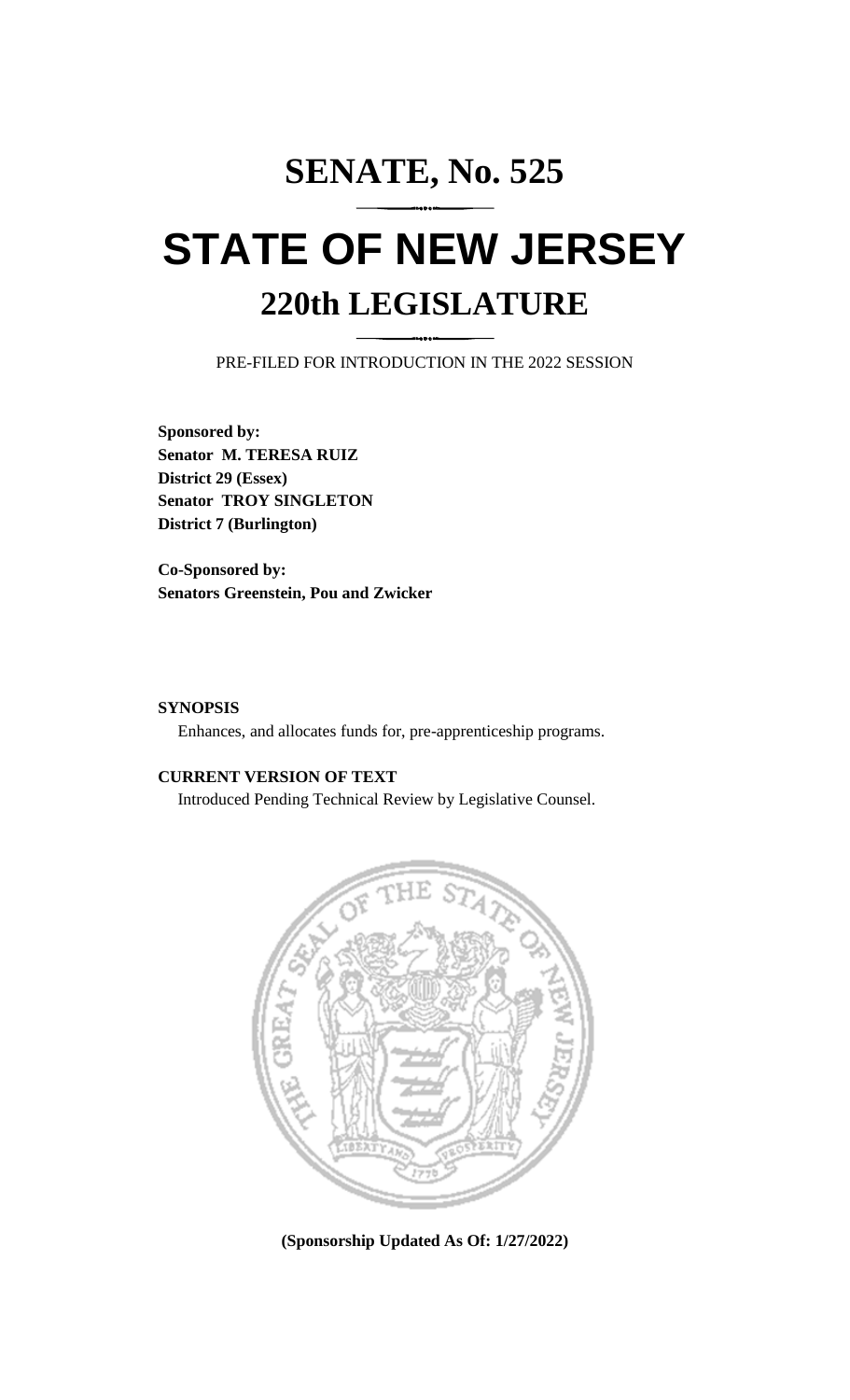$\mathcal{D}$ 

 **AN ACT** concerning pre-apprenticeship programs and amending P.L.1992, c.43 and P.L.1993, c.268. **BE IT ENACTED** *by the Senate and General Assembly of the State of New Jersey:* 1. Section 6 of P.L.1993, c.268 (C.34:15E-6) is amended to read as follows: 6. a. Each consortium which is awarded a grant from the partnership shall establish a pre-apprenticeship, or school-to- apprenticeship linkage program, for high school students, which shall include the development of the curriculum which will best prepare students to qualify for apprenticeships established under the grant, thus encouraging high school completion and increasing graduation rates. Grants may also be provided to a consortium pursuant to this section to create new pre-apprenticeship, or linkage, programs for existing apprenticeship programs. The pre-apprenticeship, or linkage program may include workplace experience, but not in violation of applicable child labor standards, and shall not involve any reduction of the classroom time of a participating student or of academic standards, other than reductions in classroom time mutually agreed 22 to by all of the entities participating in the consortium pursuant to subsection a. of section 5 of P.L.1993, c.268 (C.34:15E-5). The provisions of this section shall not be construed as prohibiting nontraditional scheduling of classroom time. If the pre- apprenticeship, or school-to-apprenticeship linkage, program includes a workplace experience component: (1) The student shall be regarded as a student learner **[**and subject to the provisions of section 1 of P.L.1993, c. (C. ) (pending before the Legislature as Assembly Bill, No. 2619)**]** entitled to all of the benefits and services provided to student learners pursuant to P.L.1993, c.268 (C.34:15E-1 et seq.); (2) The workplace experience component of the student learner shall be regarded as a cooperative vocational **[**education and subject to the provisions of section 1 of P.L.1993, c. (C. ) (pending before the Legislature as Assembly Bill, No. 2619)**]** experience subject to all applicable standards promulgated by the State Department of Education and the State Department of Labor and Workforce Development for cooperative vocational experiences, including requirements that work is under the direct supervision of a qualified person, and that the student learner be provided an individualized training plan outlining the tasks to be performed and the progression of learning experiences, and the safety instruction and occupational competencies to be learned; and

**EXPLANATION – Matter enclosed in bold-faced brackets [thus] in the above bill is not enacted and is intended to be omitted in the law.**

**Matter underlined thus is new matter.**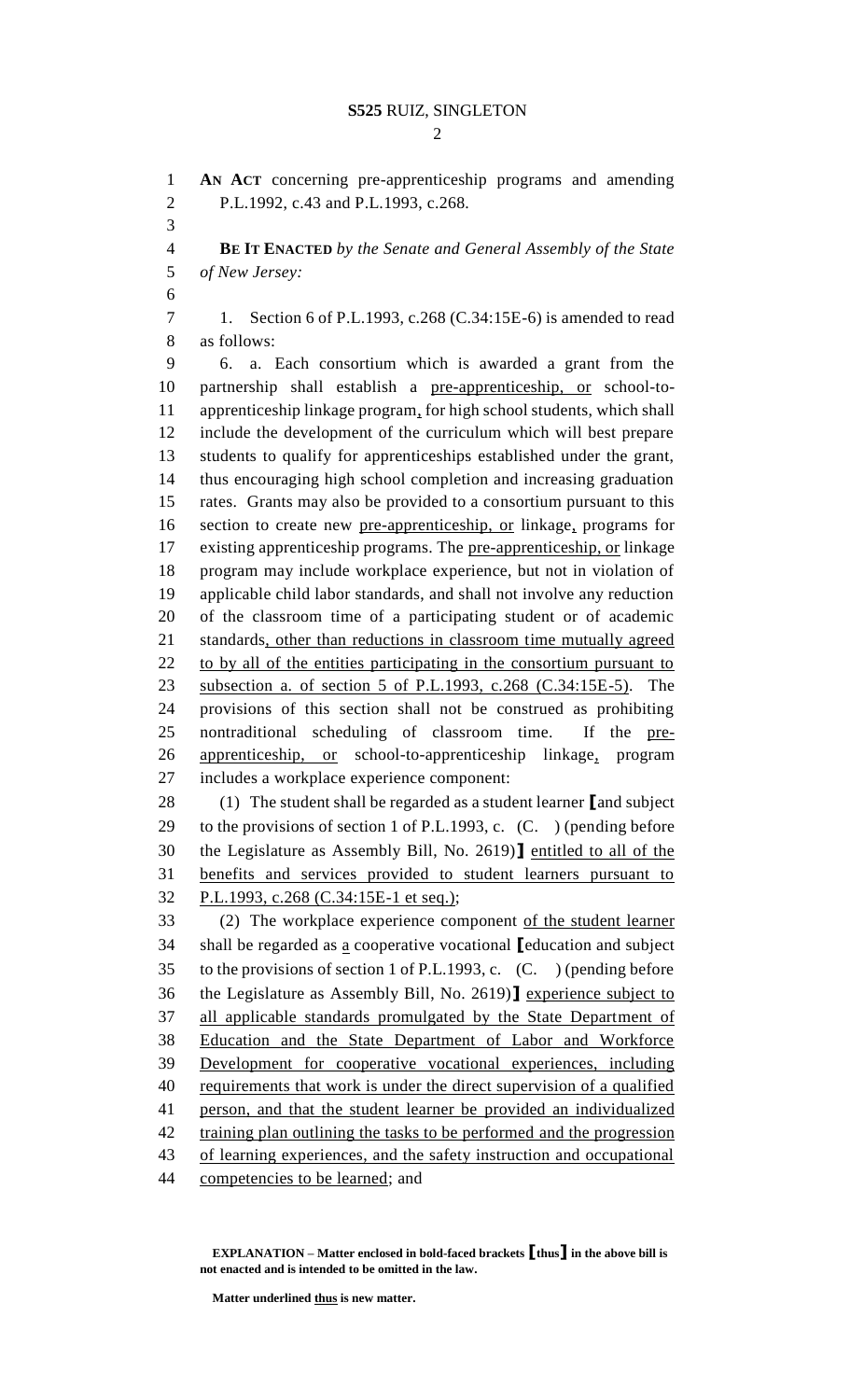(3) Employers participating in the consortium who hire student learners shall do so based on recommendations of the students' educational institutions which give consideration to the overall academic achievement of the students.

 To the greatest extent permitted by federal law, a participating employer shall also consider the overall academic achievement of students when selecting apprentices under the grant.

 b. Each pre-apprenticeship, or school-to-apprenticeship, linkage program shall include counseling, recruitment, training in life skills, including communication, working in teams, and meeting employer expectations, training in needed basic math and literacy skills, including one-to-one tutoring, and supportive services, including child care for student learners who are parents and transportation assistance, and other services as are needed to maximize program participation by women, **[**and**]** minority-group members, and individuals with disabilities, who are economically disadvantaged individuals, have barriers to employment, or both. The objectives of these services shall include increasing the success of women in nontraditional employment and encouraging greater academic achievement among at-risk and other students.

 c. Employers and other participants in a consortium, when selecting applicants to participate in their apprenticeship programs, shall give first priority to applicants who have successfully completed the pre-apprenticeship programs and have met all other 25 requirements for entering the apprenticeship programs.

26 d. Each grant awarded to a consortium shall provide that not less than 25% of the grant funds be used for a pre-apprenticeship, or school-to-apprenticeship, linkage program established pursuant to this section.

(cf: P.L.1993, c.268, s.6)

 2. Section 9 of P.L.1992, c.43 (C.34:15D-9) is amended to read as follows:

 9. a. A restricted, nonlapsing, revolving Workforce Development Partnership Fund, to be managed and invested by the State Treasurer, is hereby established to: provide employment and training services to qualified displaced, disadvantaged and employed workers by means of training grants or customized training services; provide for the other costs indicated in subsection a. of section 4 of P.L.1992, c.43 (C.34:15D-4); provide for the New Jersey Innovation and Research Fellowship Program as provided for in section 3 of P.L.2015, c.235 (C.34:15D-26); provide for the Talent Network Program as provided for in section 2 of P.L.2019, c.125 (C.34:15D-44 29); and facilitate the provision of education and training to youth by means of grants provided by the Youth Transitions to Work Partnership pursuant to the provisions of P.L.1993, c.268 (C.34:15E- 1 et al.). All appropriations to the fund, all interest accumulated on balances in the fund and all cash received for the fund from any other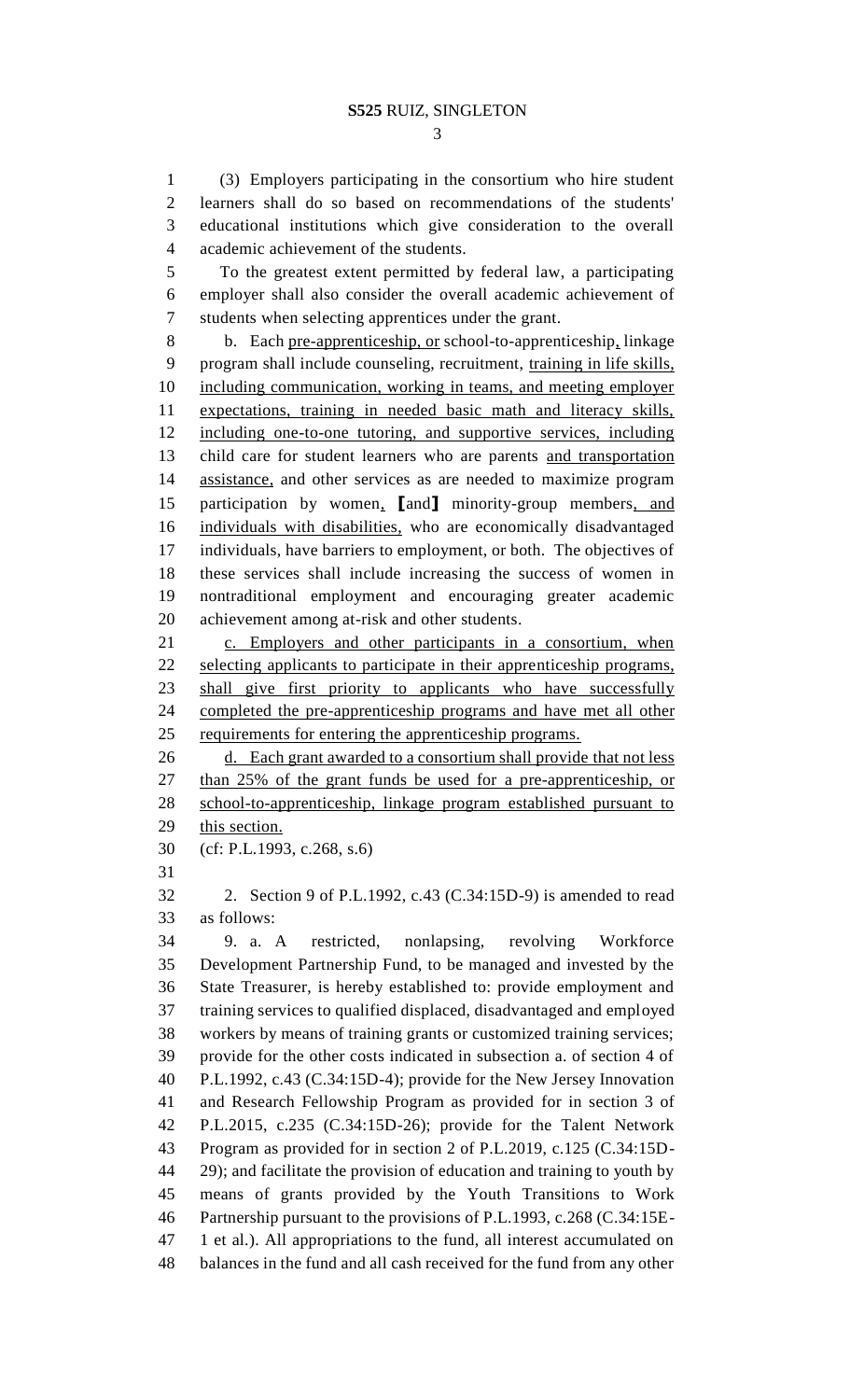source shall be used solely for the purposes specifically delineated by this act.

 b. During any fiscal year beginning after June 30, 2001, of the total revenues dedicated to the program during any one fiscal year:

 (1) 25% shall be deposited in an account of the Workforce Development Partnership Fund reserved to provide employment and training services for qualified displaced workers, and through fiscal year 2023, not less than 10% of the revenues deposited in that account shall be reserved to provide employment and training services to qualified displaced workers in the pursuit of industry-valued credentials under the pilot program established pursuant to P.L.2019, c.252 (C.34:15D-30 et al.);

 (2) 6% shall be deposited in an account of the Workforce Development Partnership Fund reserved to provide employment and training services for qualified disadvantaged workers, and through fiscal year 2023, not less than 10% of the revenues deposited in that account shall be reserved to provide employment and training services to qualified disadvantaged workers in the pursuit of industry-valued credentials under the pilot program established pursuant to P.L.2019, c.252 (C.34:15D-30 et al.);

 (3) 37% prior to July 1, 2020, and 35% after June 30, 2020 shall be deposited in an account of the Workforce Development Partnership Fund reserved for and appropriated to the Office of Customized Training;

 (4) 5% prior to July 1, 2020, and 7% after June 30, 2020 shall be deposited in an account of the Workforce Development Partnership Fund reserved for the Youth Transitions to Work Partnership created pursuant to P.L.1993, c.268 (C.34:15E-1 et seq.);

 (5) 3% shall be deposited in an account of the Workforce Development Partnership Fund reserved for occupational safety and health training;

 (6) 5% shall be deposited in an account of the Workforce Development Partnership Fund reserved for and appropriated to the Talent Network Program established pursuant to section 2 of P.L.2019, c.125 (C.34:15D-29);

 (7) 3% shall be deposited in an account of the Workforce Development Partnership Fund reserved for the New Jersey Innovation and Research Fellowship Program established pursuant to section 3 of P.L.2015, c.235 (C.34:15D-26);

 (8) 10% shall be deposited in an account of the Workforce Development Partnership Fund reserved for administrative costs as defined in section 3 of P.L.1992, c.43 (C.34:15D-3);

 (9) 0.5% shall be deposited in an account of the Workforce Development Partnership Fund reserved for the State Employment and Training Commission to design criteria and conduct an annual evaluation of the program; and

47 (10) 5.5% shall be deposited in an account of the Workforce Development Partnership Fund to be used, at the discretion of the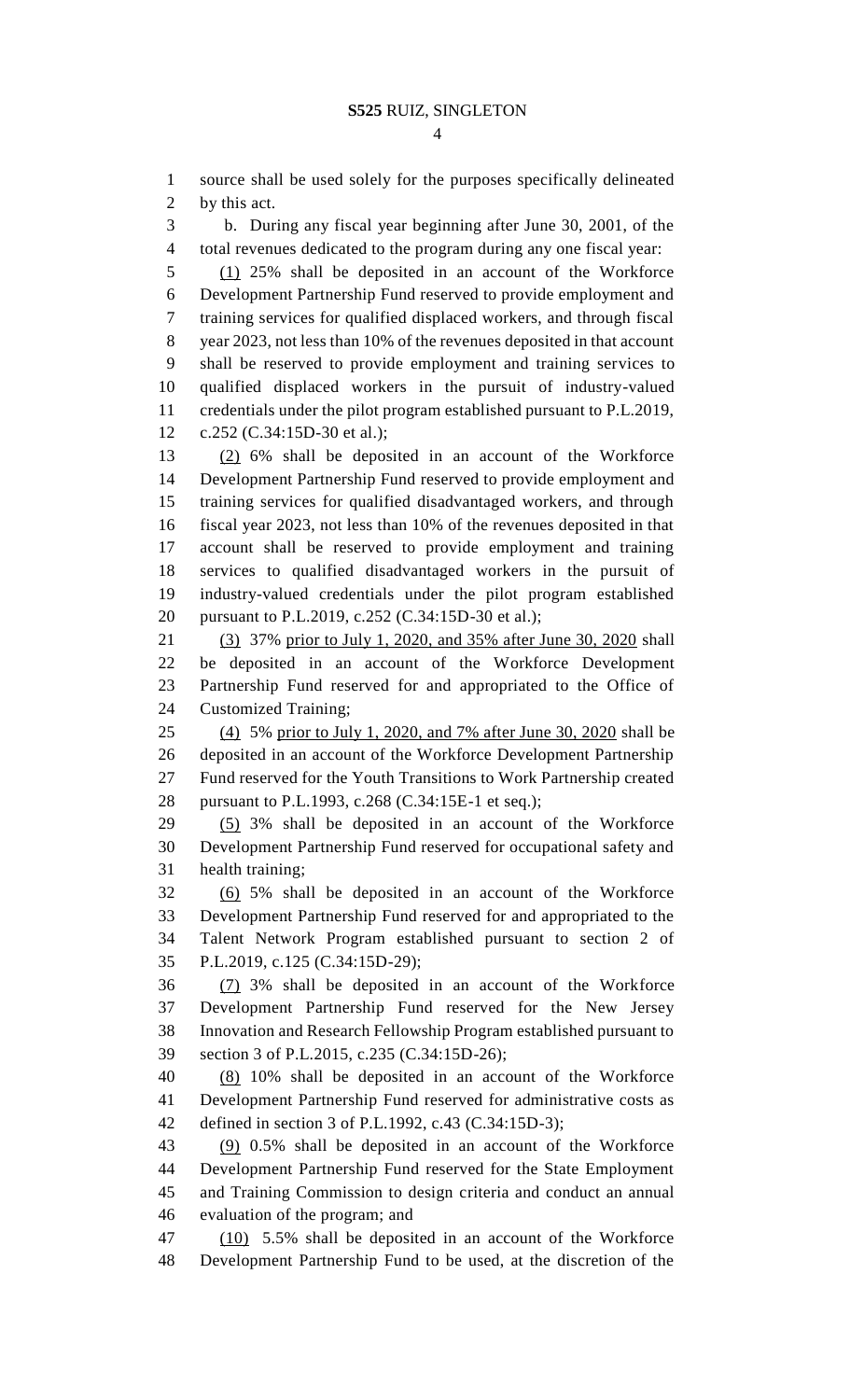commissioner, for any of the purposes indicated in subsection a. of section 4 of P.L.1992, c.43 (C.34:15D-4).

 c. Beginning January 1, 1995, through June 30, 2002, the balance in the fund as of the previous December 31, as determined in accordance with generally accepted accounting principles, shall not exceed 1.5 times the amount of contributions deposited for the calendar year then ended. If the balance exceeds this amount, the excess shall be deposited into the unemployment compensation fund within seven business days of the date that the determination is made.

 d. Beginning July 1, 2002, and for any subsequent fiscal year, if the unexpended cash balance in any of the accounts indicated in subsection b. of this section, except for the account reserved for the Talent Network Program, less any amount awarded in grants but not yet disbursed from the account, is determined to exceed 20% of the amount of contributions collected for deposit in the account pursuant to this subsection during the fiscal year then ended, the excess shall be regarded as an unemployment compensation contribution and deposited into the unemployment compensation fund within seven business days of the date that the determination is made. If the unexpended cash balance in the account reserved for the Talent Network Program, less any amount awarded in grants but not yet disbursed from the account, is determined to exceed 20% of the amount of contributions collected for deposit in the account pursuant to this subsection during the fiscal year then ended, the excess shall be deposited into the Workforce Development Partnership Fund account reserved for the Office of Customized Training.

 e. Upon the effective date of P.L. , c. (pending before the Legislature as this bill), in addition to the amount deposited in an account of the Workforce Development Partnership Fund reserved for the Youth Transitions to Work Partnership pursuant to subsection b. of this section, \$1,000,000 shall be allocated to the Youth Transitions to Work Partnership from the \$34,500,000 which was appropriated pursuant to the annual appropriations act for State fiscal year 2020 from the Workforce Development Partnership Fund for the purpose of funding the NJ Apprenticeship Network, the Career Accelerator Internship Program, the Workforce Development Policy and Evaluation Lab, the NJ Career Network, and such other priority additional workforce initiatives recommended by the Commissioner of Labor and Workforce Development. (cf: P.L.2019, c.252, s.3) 3. This act shall take effect immediately.

## STATEMENT

 This bill enhances and expands the State's current initiatives under the "Youth Transitions to Work Partnership Act," (P.L.1993, c.268